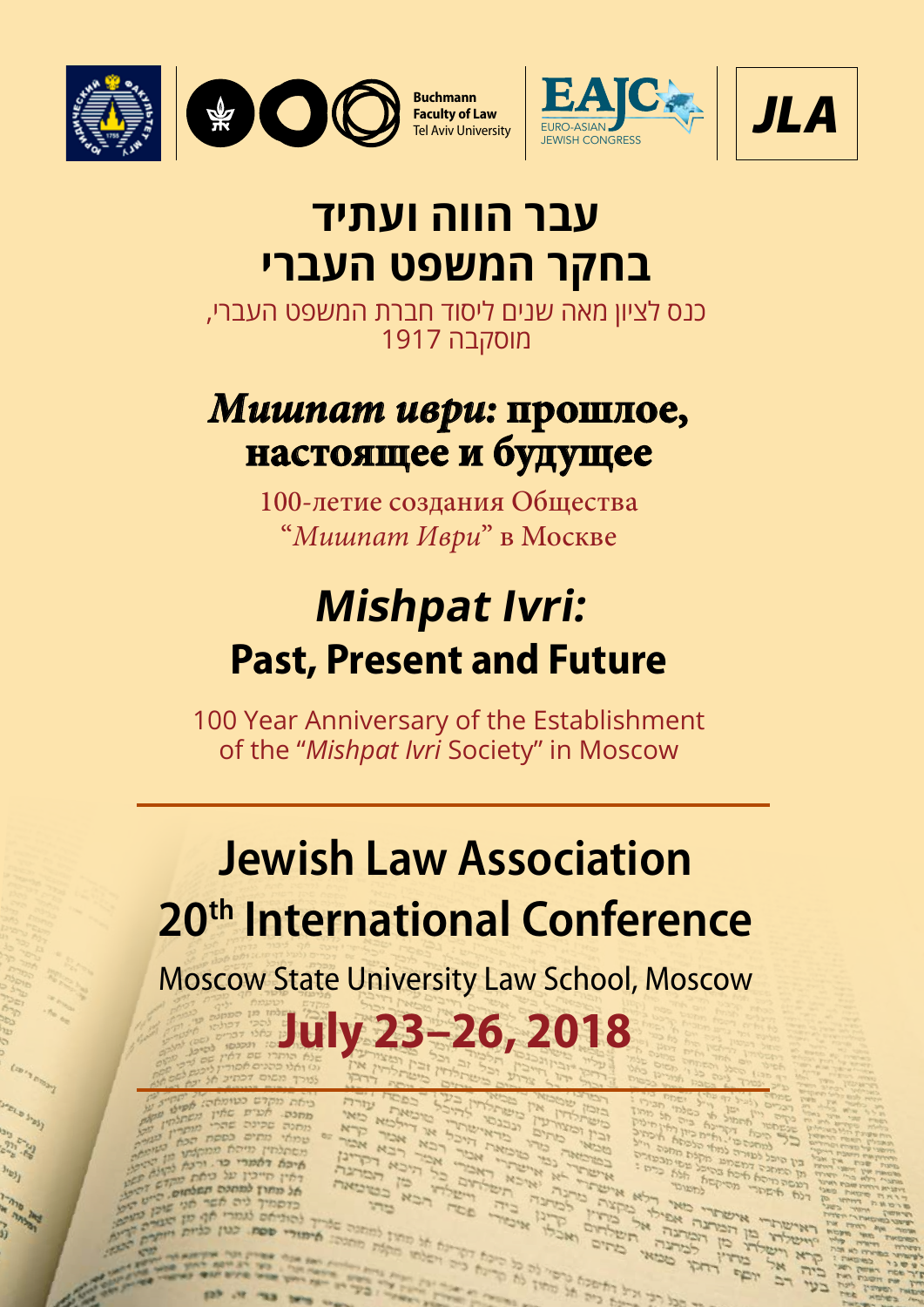## **The Organizing Committee:**

Prof. Alexander Golichenkov Dean, MSU Prof. Arye Edrei, TAU Prof. Andrey Sherstobitov, MSU Prof. Natalia Kozlova, MSU Ms. Evgenia Krukova, MSU Dr. Haim Ben-Yakov, TAU Prof. Anton Kanevskiy, JU Prof. Phillip Lieberman, JLA Dr. Amos Israel, SAC

#### **The Academic Committee:**

Prof. Arye Edrei, TAU Prof. Shaul Stampfer, (emeritus) HU Prof. Gayane Davidyan, MSU Prof. Olga Dyuzheva, MSU Prof. Assaf Likhovski, TAU Dr. Yifat Monnikendam, TAU Prof. Anton Kanevskiy, JU Dr. Amos Israel, SAC Prof. Suzanne Last-Stone, YU Prof. Phillip Lieberman, JLA Dr. Shay Wozner, TAU

## **Conference Supported By:**

The Buchmann Faculty of Law, TAU | Euro-Asian Jewish Congress | The Jewish Law Association | The Zimin Foundation, TAU | The Friends Association of TAU | Eliyahu Foundation Program for Instruction and Research In *Mishpat Ivri*, supported by the Koschitzky Family | Embassy of the State of Israel in Moscow | The Center for the Study of Law and Religion, Emory University School of Law | David Berg Foundation Institute for Law and History, The Buchmann Faculty of Law, TAU | Taubenschlag Institute of Criminal Law, The Buchmann Faculty of Law, TAU | Media Partners: ConsultantPlus **6 КонсультантПлюс** | **Xzakon** 

## **Monday, July 23**

#### 14:00–15:00 Lunch

## 15:00–16:30 **Preliminary Session: Jews and Judaism in the Russian Empire**

Moderator: **Prof. Gayane Davidyan**

**Dr. Evgeniya Abakomava:** Recognition of Jewish Judicial Autonomy in the Russian Empire: XVIII- Early XIX century

**Prof. Anton Kanevskiy:** The Place of *Halakha* in the Legal System of the Russian Empire

**Dr. Levi Cooper:** Russian Clothing Decrees: Fashioning the Hasidic Haberdashery

## 17:00–19:00 **1. Ceremonial Opening Session**

Chair: **Dr. Amos Israel**

Greetings:

**Prof. Alexander Golichenkov**, Dean of the Law School Moscow State University, Chair of the Environmental and Land Law, Meritorious Scientist of the Russian Federation

**Prof. Gideon Libson**, JLA Honorary President

#### **Keynote Lectures:**

**Prof. Assaf Likhovski:** Moscow 1917-Moscow 2018: Looking Back at One Hundred Years of Jewish Law Scholarship

**Prof. Haim Shapira:** Israeli Law and Jewish Law: Human Dignity (*Kevod Ha-adam and Kevod Ha-briyot*)

19:00–20:00 Dinner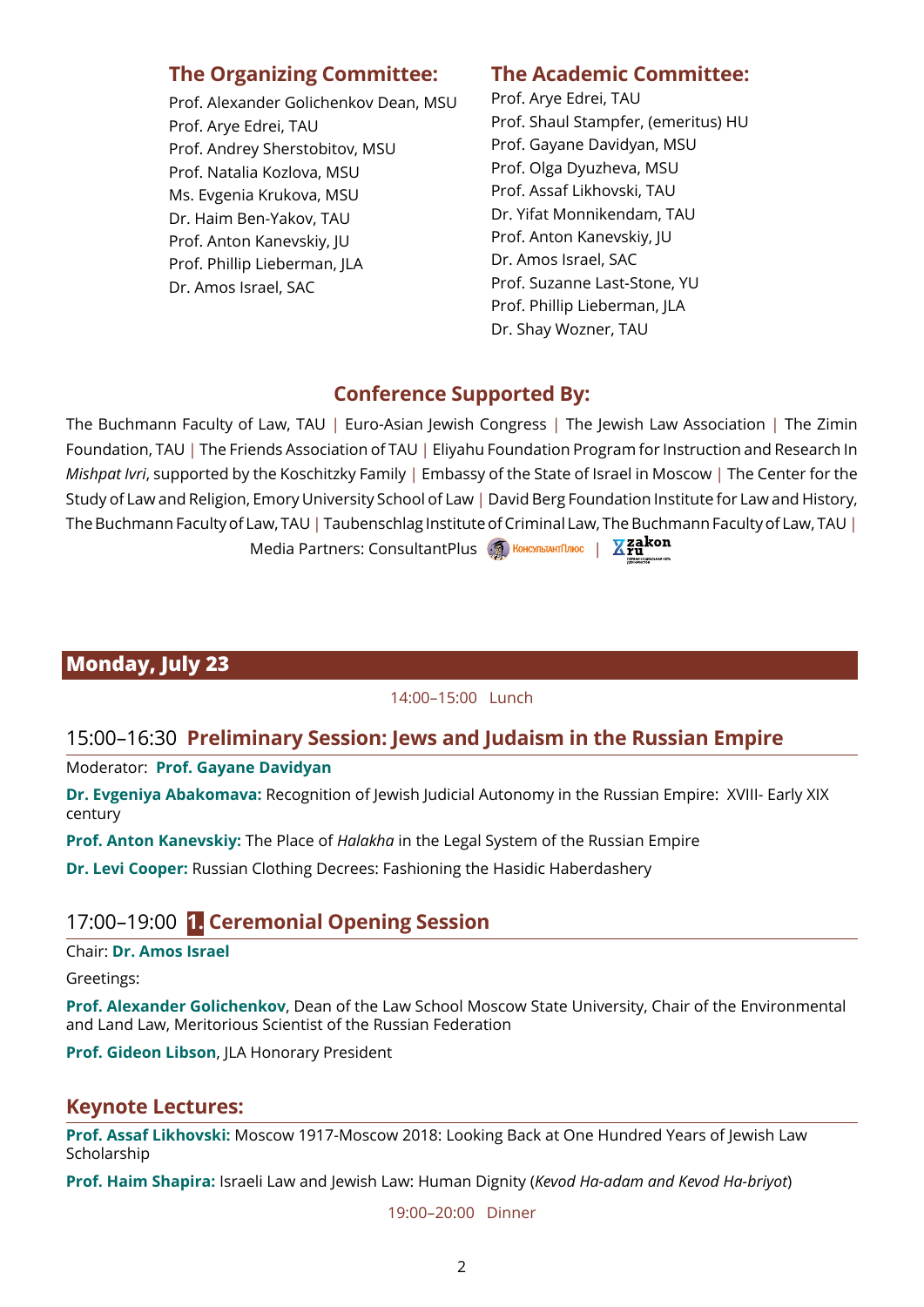#### 8:00 Breakfast

## 9:00–11:00 **2. Characteristics of Legal Thinking in Jewish Law Parallel sessions in Hebrew and English**

#### **2a. English Session**

#### Moderator: **Prof. Benjamin Brown**

**Dr. Stephan Wendehorst:** Jewish Law and Jewish Courts in the Holy Roman Empire. An Example of Collaborative and Contested Legal Pluralism

**Prof. Yair Lorberbaum:** Rules and Reasons in the Jurisprudence of the Israeli Supreme Court and in Modern Jewish Law (*Halakhah*)

**Dr. Yaron Unger:** "The Holy One, Blessed Be He, Desires Only Faithfulness" - The Riddle of Fiduciary Duties in Jewish Law

#### **2b. Hebrew Session**

Moderator: **Lilac Torgeman**

**Prof. Avinoam Rosenak: Jewish and Western** Values, Limits for Integration: Intermarriage as Test Case

**Prof. Menachem Katz:** Categorizing Types of Theft in Jewish Law and their Moral and Legal Significance

**Prof. Mordechai Sabato:** Concerning the Change Introduced by Rabbi Akiva in the List of Relatives who are Disqualified to Give Testimony

**Prof. Ron S. Kleinman:** Adjudication According to Civil Laws – How Much Room for Discretion Do Rabbinical Judges Have?

11:00–11:30 Break

#### 11:30–13:30 **3. Russia, Judaism and Jewish Law**

Sponsored by CSLR Emory University School of Law



Moderator: **Dr. Levi Cooper**

**Prof. Motti Zalkin:** The Emergence of Hebraic Public and Professional Discourse in Early 20th Century Russia

**Prof. Michael J. Broyde:** Understanding the Last Great *Posek* of the Russian Empire: The Methodology & Jurisprudence of Rabbi Yechiel Michel Epstein (*Aruch HaShulchan*)

**Dr. Konstantin Andreev:** Limitations on Jewish Religious Practices in Modern Russia Jurisprudence

**Prof. Yehuda Brandes:** Communist Russia in Halakhic Discourse (Heb.)

#### 13:30–18:30 **Sightseeing Tour of Moscow (lunch included)**

#### 19:00–21:00 **Dinner and Session at the Choral Synagogue of Moscow**

#### **4. Back to the Beginning: The Choral Synagogue and the Mishpat Ivri Society**

Sponsored by the Eliyahu Foundation at TAU, supported by the Koschitzky Family

Moderator: **Prof. Shahar Lifshitz**

Welcome and Greetings: **Deputy Chief Rabbi of Moscow Eliezer Reichman** 

**Prof. Amihai Radzyner:** From Moscow to Jerusalem: The Rise and Decline of *Hevrat ha-Mishpat ha-Ivri*

**Dr. Anatoly Kleimenov:** Moscow Jewish Legal Experience: 100 years perspective

21:30–22:30 Meeting of JLA Business Committee (at the hotel).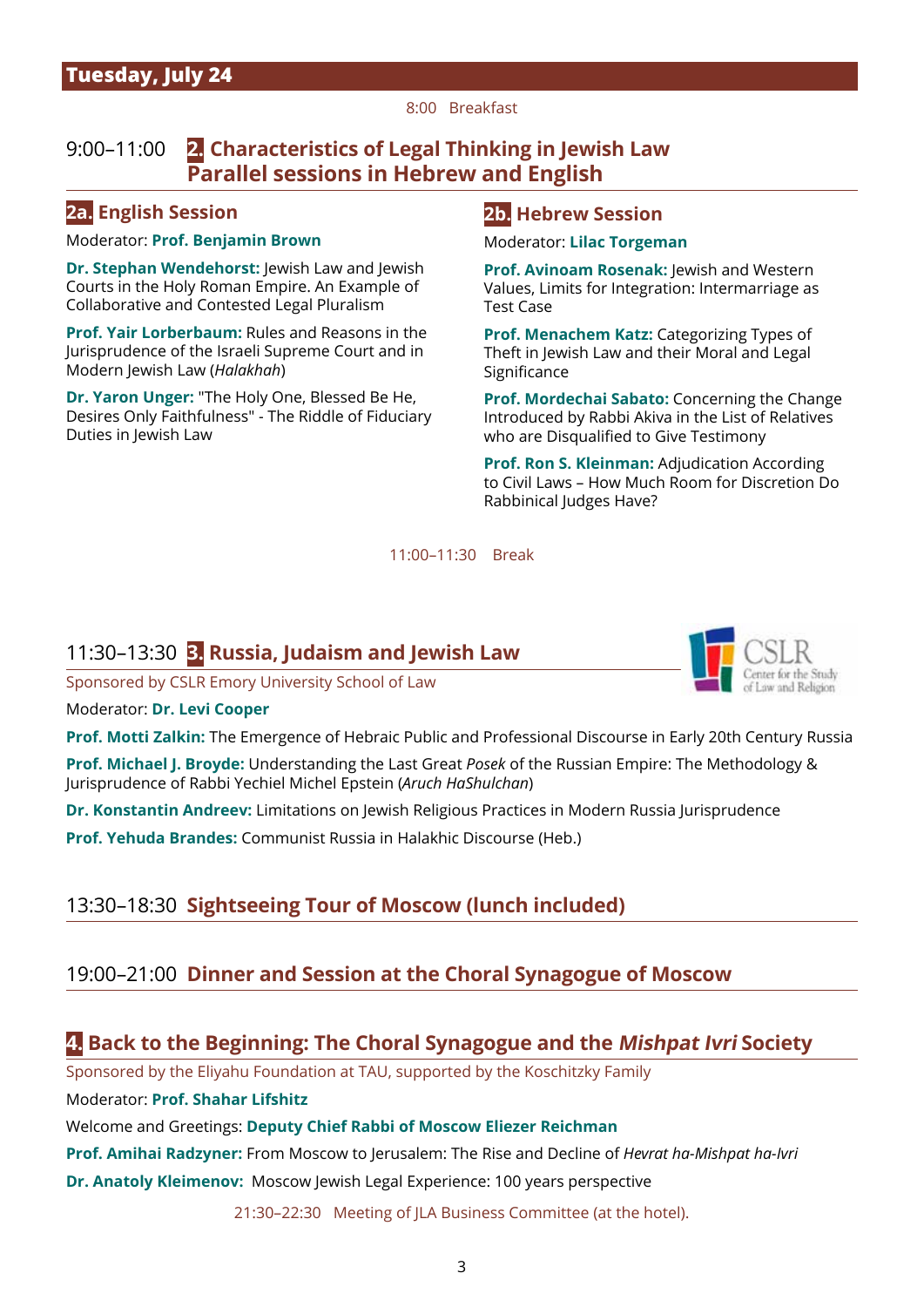8:00 Breakfast

## 9:00–11:00 **5. Roundtable: Jewish Law in the State of Israel – The Principal Question**

Moderator: **Prof. Suzanne Last-Stone**

**Prof. Nir Kedar:** Hebrew Law and the Jewishness of the Law in Israel **Prof. Shahar Lifshitz:** The Liberal Argument for Incorporating Jewish Law in the Law of the State **Dr. Amos Israel:** The Need for (a Richer) *Mishpat Ivri*

**Adv. Yardena Cope-Joseph:** The Proposed "Jewish State" Bill's "Hebrew Law" Provision: Demon or Genie

11:00–11:30 Break

## 11:30–13:30 **6. Criminal Law and Family Law (Parallel Sessions)**

#### **6a. Criminal Law**

Sponsored by the Taubenschlag Institute of Criminal Law, TAU

Moderator: **Dr. Shay Wozner**

**Dr. Ya'acov Habba:** Can Jewish Criminal Law Apply in Israel (Heb.)

**Prof. Hanina Ben Menahem:** Donkey's Burial as Punishment in Jewish Law (Heb.)

**Dr. Iris Brown:** Shaming Punishments (Heb.)

**Rabbi Dr. David Fine:** The Value of Life as Political Polemic in Ancient Jewish Law (Eng.)

#### **6b. Family Law**

Moderator: **Prof. Olga Dyuzheva**

**Prof. Benny Shmueli:** Private Law vs. Jewish Law: Civil Strategies Based on Israeli Solutions to Combat the Phenomenon of Refusal to Divorce in the Jewish Sector

**Dr. Michael Wygoda:** The Recent Supreme Court Ruling on Child Support

**Rabbi Dr. Shlomo E Glicksberg,** Treatment of Get Refusal in the Rabbinical Court of Johannesburg

13:30–14:15 Lunch

#### 14:15–16:15 **7. Plenary Session: Perspectives on Jewish Law Scholarship**

Sponsored by David Berg Foundation Institute for Law and History, TAU

#### Moderator: **Prof. David Rabban**

**Prof. Steven Wilf:** Embodiment, Genre, and Appropriation in the Longue Durée of Jewish Law **Prof. Benjamin Brown:** The Contribution of Jewish Thought to the Research of Jewish Law **Prof. Gideon Libson:** Law and Reality: The Case of Jewish Law and Islamic Law **Prof. Yuval Sinai: Jewish Legal Research and Tort Law** 

16:15 Transfer to the Hotel

18:30 Tour of the Jewish Museum

## 19:30–22:00 **Gala Evening at the Jewish Museum Celebrating 100 years of Mishpat Ivri, Moscow 1917- 2018**

Moderator: **Dr. Haim Ben Yakov**, Senior Executive for Regional Development and Public Affairs, TAU

Greetings: **Prof. Joseph Klafter**, President, Tel Aviv University **Mr. Viktor Vekselberg**, President of the Friends Association of TAU **Mr. Gary Koren**, Israeli Ambassador to Russia

**Hon. Justice Prof. Daphne Barak-Erez:** Jewish Texts and Legal Discourse

**Prof. Arye Edrei:** Can *Mishpat Ivri* be Jewish Law?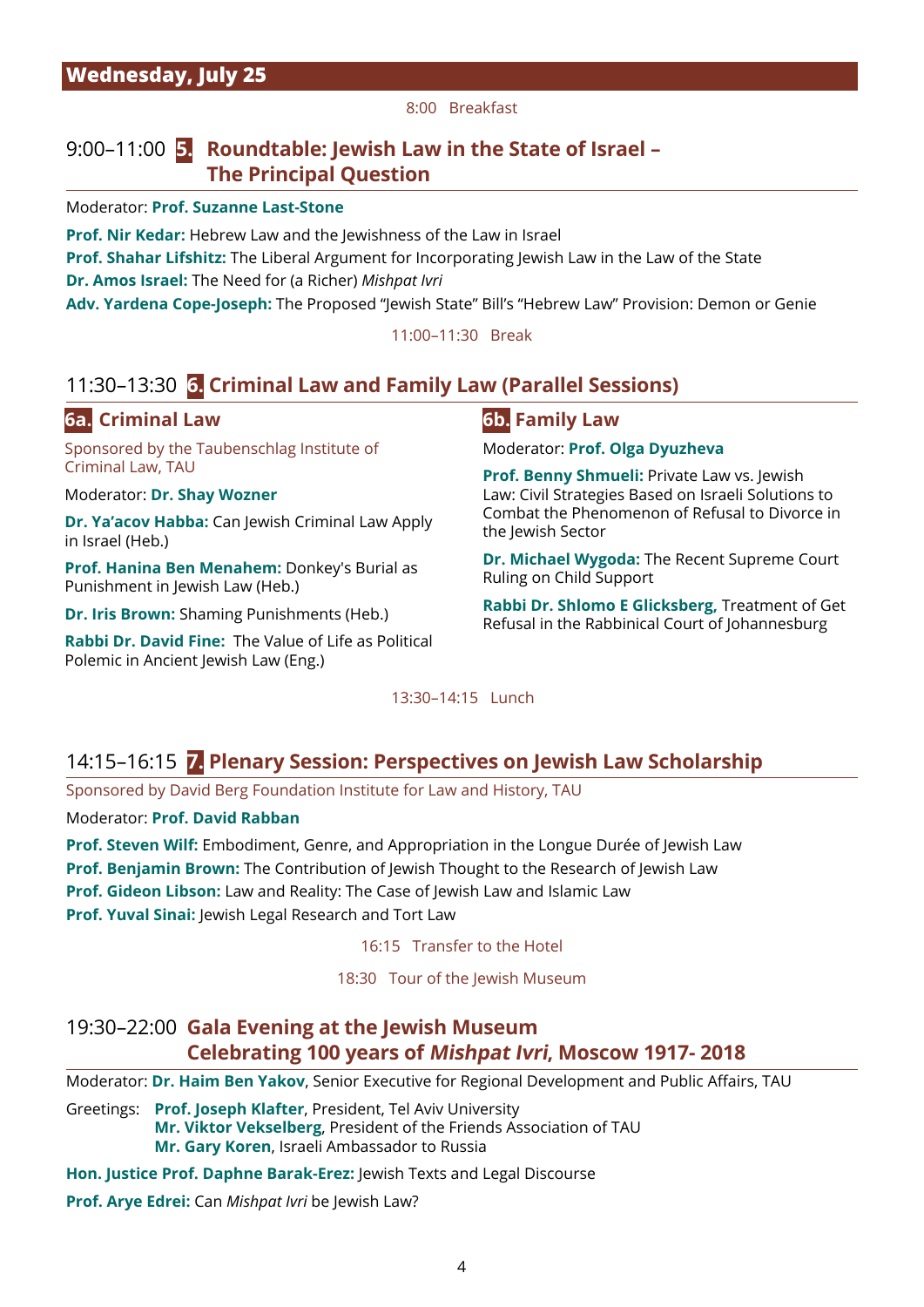8:00 Breakfast

## 9:00–11:00 **9. Jewish Law in Israel (Parallel Sessions)**

#### **9a. Jewish Law in Israel: Parallels Meet (English Session)**

Moderator: **Adv. Yardena Cope-Joseph**

**Dr. Hila Ben Eliyahu:** Disappearing Law: Reconciliation and Jewish Law

**Dr. Alim Ulbashev:** Jewish law and the Principle of Equality: Is Compromise Possible? (Reflecting on the Israeli Experience)

**Dr. Denis Primakov:** Jewish Identity in Israeli Law: From Rejection to Acceptance

#### **9b. Jewish Law in Israel: Parallels Meet (Hebrew session)**

Moderator: **Prof. Itay Lipschutz** 

**Dr. Yaacov Shapira:** Jewish Law and the Critique of the Rabbinic Establishment

**Dr. Zvi Stampfer:** The Concept of Affirmative Action in Jewish Law as a Source of Inspiration for Israeli Law

**Dr. Menachem (Mario) Klein:** Applying Jewish Law in the Ruling of Modern Israeli Courts from the Viewpoint of a Trial Court Judge

**Dr. Malka Katz:** The Roles of Ashkenazic and Sephardic Halakhic Literature in Shaping *Mishpat Ivri*

11:00–11:30 Break

## 11:30–13:30 **10. Law and Theory (Parallel Sessions)**

#### **10a. Jewish Law in Russia - Between Theory and Practice**

Moderator: **Dr. Anatoly Kleimenov**

**Oleg Khokhlov:** Rabbinical Courts and Modern Russian Arbitration Procedure

Commentator: **Chief Rabbi Pinchas Goldschmidt**

**Prof. Leib Moscovitz:** Hypotheticals in the Halakhic Thought of R. Chaim Soloveitchik

**Dr. Shay Wozner:** Legal Thinking at the Lithuanian Yeshivoth

#### **10b. Jewish Law and Legal Theory**

Moderator: **Prof. Hanina Ben Menahem** 

**Prof. Itay Lipschutz:** Majority Principle in Jewish Law: Majority and Probability (*Rov vs. Histabrut*)

**Dr. Michael Baris:** 'Up in the Air': Shifts in Maimonides' Conceptualization of Doubt

**Prof. Ari Marcelo Solon: lewish Law and Socialism** in Hans Kelsen

**Prof. Itzhak Brand:** The Separation Between "Religious" and "Legal" in Jewish Law: A Study of the *Poskim* Literature (Heb.)

13:30 Lunch

**Farewell**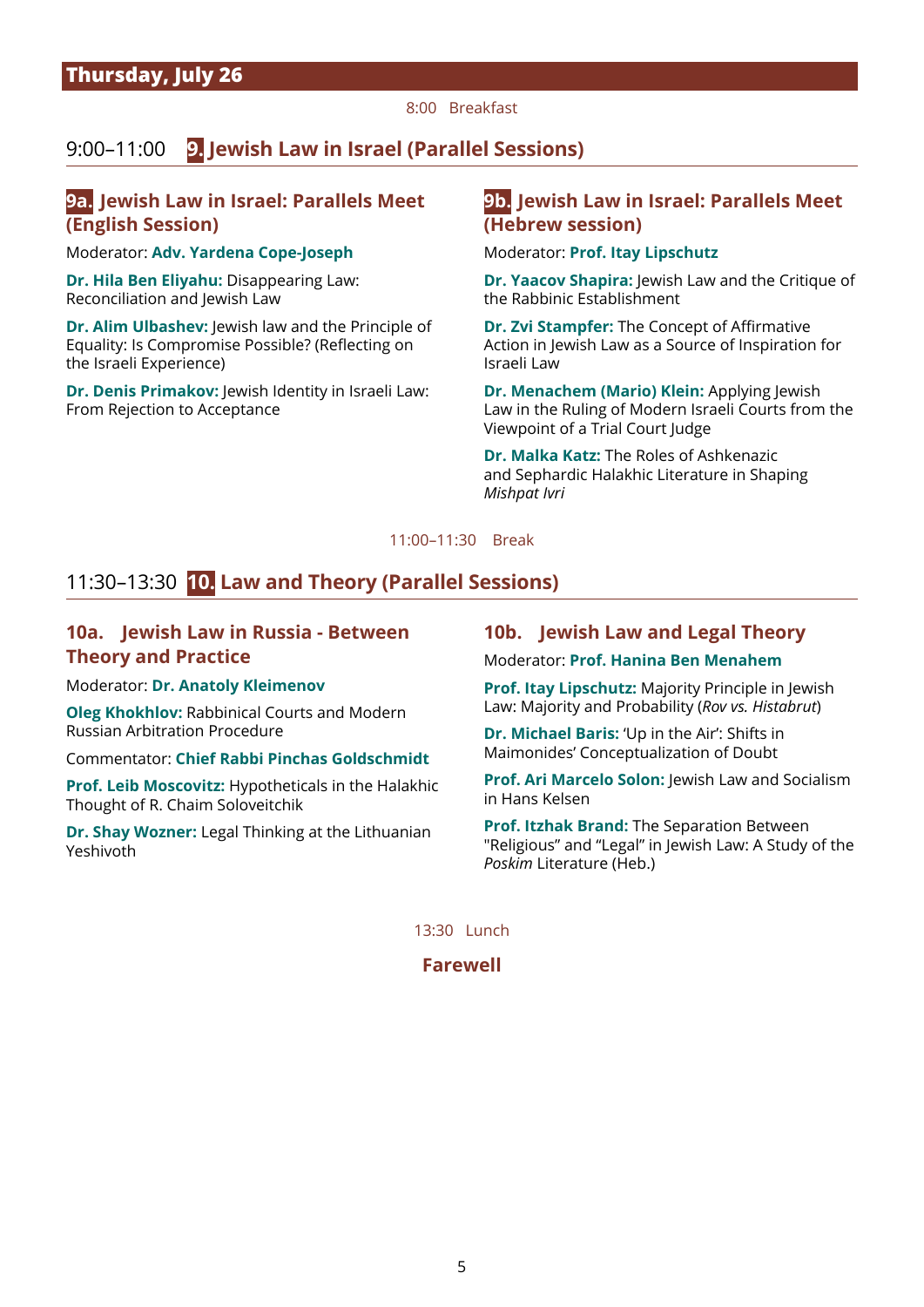**Dr. Abakomava Evgeniya** – The Russian Presidential Academy of National Economy and Public Administration

**Prof. Andreev Konstantin** – The Russian Presidential Academy of National Economy and Public Administration

**Hon. Justice Prof. Barak-Erez Daphne** – Israel Supreme Court

**Dr. Baris Michael** – *Sha'arei Madda Umishpat*: Academic Center for Law and Science, Israel

**Prof. Batnitzky Leora** – Chair, Department of Religion, Princeton University, USA

**Dr. Ben Eliyahu Hila** – Faculty of Law, Bar-Ilan University, Israel

**Prof. Ben Menahem Hanina** – Faculty of Law, Hebrew University, Israel

**Prof. Brand Itzhak** – Faculty of Law, Bar-Ilan University, Israel

**Prof. Rabbi Brandes Yehuda** – President of Herzog Academic College, Gush Etzion and Jerusalem, Israel

**Prof. Brown Benjamin** – Department of Jewish Thought, Hebrew University, Israel

**Dr. Brown Iris** – Ono Academic College, Israel

**Prof. Broyde Michael J. - Emory University Law** School and Center for the Study of Law and Religion, USA

**Dr. Cooper Levi** – Ben-Gurion University of the Negev, Israel

**Adv. Cope-Yossef Yardena** – Israel Ministry of Justice

**Prof. Davidyan Gayane** – Moscow State University Law School, Russia

**Prof. Dyuzheva Olga** – Moscow State University Law School, Russia

**Prof. Edrei Arye** – The Buchmann Faculty of Law, Tel Aviv University, Israel

**Rabbi Dr. Fine David** – Abraham Geiger College, Berlin, Germany

**Rabbi Dr. Glicksberg Shlomo E.** – Yeshiva College, Johannesburg, South Africa

**Chief Rabbi Pinchas Goldschmidt** – President of the Conference of European Rabbis

**Dr. Habba Ya'acov** – Vice Dean, Faculty of Law, Bar-Ilan University, Israel

**Dr. Israel-Vleeschhouwer Amos** – School of Law, Sapir Academic College, Israel

**Prof. Anton Kanevskiy** Jewish University (Moscow), Russia

**Dr. Katz Malka** – David Yellin Academic College of Education and Herzog College, Israel

**Prof. Katz Menachem** – The Friedberg Manuscripts Society & Hemdat Hadarom College, Israel

**Prof. Kedar Nir** – Faculty of Law, Bar-Ilan University, Israel

**Khokhlov Oleg** – Bryan Cave Leighton Paisner (Russia) LLP

**Prof. Klafter Joseph** – President, Tel Aviv University, Israel

**Prof. Kleiman Ron S. - School of Law, Ono** Academic College, Israel

**Dr. Kleimenov Anatoly** – Mekler & Partners, Russia

**Senior Judge Dr. Klein Menachem (Mario)** – Magistrates' Court, Tel Aviv – Jaffa, Lecturer Bar-Ilan University, Israel

**Prof. Libson Gideon** – Faculty of Law, Hebrew University and Zefat Academic College Law School, Israel

**Prof. Lifshitz Shachar** – Former Dean, Faculty of Law, Bar-Ilan University, Israel

**Prof. Likhovski Assaf** – The Buchmann Faculty of Law, Tel Aviv University, Israel

**Prof. Lipschutz Itay** – Ramat Gan College of Law and Business, Israel

**Prof. Lorberbaum Yair** – Faculty of Law, Bar-Ilan University, Israel

**Prof. Moscovitz Leib** – Department of Talmud, Bar-Ilan University, Israel

**Dr. Primakov Denis** – The Russian Foreign Trade Academy, Moscow, Russia

**Prof. Rabban David** – School of Law, The University of Texas at Austin, USA

**Prof. Radzyner Amihai** – Faculty of Law, Bar-Ilan University, Israel

**Rabbi Reichman Eliezer** – Deputy Chief Rabbi of Moscow

**Prof. Rosenak Avinoam** – The Melton Centre for Jewish Education and the Dep. for Jewish Thought, Hebrew University, and The Van Leer Institute, Israel

**Prof. Sabato Mordecai** – School of Basic Jewish Studies, Bar-Ilan University, Israel

**Prof. Sinai Yuval** – President of Orot Israel College and Professor of Law, Netanya College, Israel

**Prof. Shapira Haim** – Faculty of Law, Bar-Ilan University, Israel

**Dr. Shapira Yaacov** – Israel Ministry of Justice